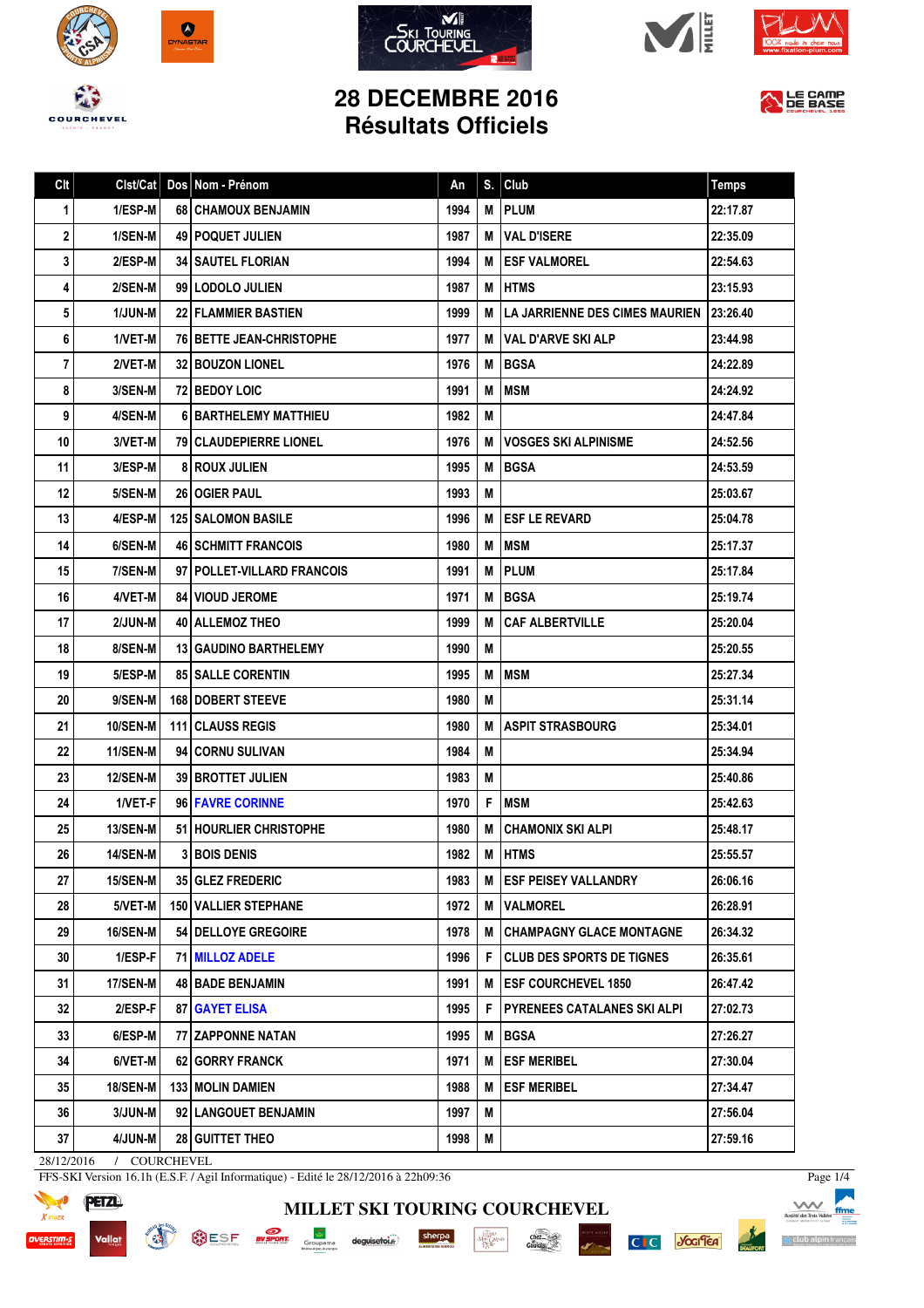| Clt | Clst/Cat        | Dos Nom - Prénom                   | An   | S. | Club                                  | <b>Temps</b> |
|-----|-----------------|------------------------------------|------|----|---------------------------------------|--------------|
| 38  | 7/VET-M         | <b>148 POPOVITSCH YANN</b>         | 1974 | M  | <b>COURCHEVEL SPORTS OUTDOOR</b>      | 28:00.18     |
| 39  | 19/SEN-M        | <b>15 PEPIN JEROME</b>             | 1981 | M  | BGSA                                  | 28:07.51     |
| 40  | 8/VET-M         | <b>19 BENOIT MICHAEL</b>           | 1975 | M  | <b>IESF COURCHEVEL 1850</b>           | 28:10.41     |
| 41  | 9/VET-M         | <b>47 CHENO CYRIL</b>              | 1972 | M  |                                       | 28:24.11     |
| 42  | 10/VET-M        | <b>107 LEMOINE YOANN</b>           | 1972 | M  | <b>ESF COURCHEEVL 1650</b>            | 28:35.15     |
| 43  | <b>1/JUN-F</b>  | <b>101   PERILLAT-PESSEY CELIA</b> | 1997 | F  | <b>ESF LA CLUSAZ</b>                  | 28:42.08     |
| 44  | 20/SEN-M        | <b>167 I THEVENIOT PETER</b>       | 1987 | M  | <b>MSM</b>                            | 28:47.67     |
| 45  | 7/ESP-M         | <b>100 HAERTCH LUC</b>             | 1996 | M  | <b>VALMOREL</b>                       | 28:51.87     |
| 46  | 11/VET-M        | <b>193 RUTKIS GIRTS</b>            | 1976 | M  |                                       | 28:52.12     |
| 47  | <b>21/SEN-M</b> | <b>194   TOMASELO MARCO</b>        | 1978 | M  | <b>COURMAYER TRAILER</b>              | 29:00.97     |
| 48  | 12/VET-M        | <b>191   THOMAS JEAN-LUC</b>       | 1963 | M  |                                       | 29:05.26     |
| 49  | 13/VET-M        | <b>119 FILLATRE JEAN LOUIS</b>     | 1963 | M  | <b>ESF MERIBEL</b>                    | 29:07.98     |
| 50  | <b>22/SEN-M</b> | 103 CASACCIA FILIPPO               | 1984 | М  | I TEAM MARMALADE                      | 29:21.17     |
| 51  | <b>23/SEN-M</b> | 188 PERET HERVE                    | 1978 | M  | <b>ESF COURCHEVEL 1850</b>            | 29:29.49     |
| 52  | 2/JUN-F         | <b>192 POLLET-VILLARD MARIE</b>    | 1998 | F  | <b>PLUM</b>                           | 29:32.59     |
| 53  | <b>24/SEN-M</b> | <b>52 LAGIER WILSON</b>            | 1992 | M  |                                       | 29:43.15     |
| 54  | 14/VET-M        | <b>165 CHEDAL ANGLAY JOSEPH</b>    | 1959 | M  |                                       | 29:49.02     |
| 55  | 25/SEN-M        | <b>152 BERTHIER PIERRE</b>         | 1987 | M  | <b>MSM</b>                            | 29:52.52     |
| 56  | 8/ESP-M         | <b>60 LATHUILE VINCENT</b>         | 1994 | M  |                                       | 29:57.50     |
| 57  | <b>26/SEN-M</b> | <b>123 BORDIER CHARLES</b>         | 1983 | M  | <b>BGSA</b>                           | 29:57.65     |
| 58  | 1/SEN-F         | <b>159 LE ROUX CHARLOTTE</b>       | 1990 | F  | <b>ESF LE GRAND BORNAND</b>           | 30:14.31     |
| 59  | 15/VET-M        | <b>157 I DOMERGUE BERNARD</b>      | 1958 | M  | <b>ESF AIME 2000</b>                  | 30:25.00     |
| 60  | 16/VET-M        | <b>190 FLAMMIER VINCENT</b>        | 1971 | M  | <b>LA JARRIENNE DES CIMES MAURIEN</b> | 30:29.37     |
| 61  | 1/CAD-M         | <b>199 BERQUET ARTHUR</b>          | 2002 | M  |                                       | 30:42.22     |
| 62  | 17/VET-M        | <b>174 BERQUET RENAUD</b>          | 1962 | M  |                                       | 30:45.46     |
| 63  | 18/VET-M        | 183 QUEY LAURENT                   | 1970 | M  |                                       | 30:54.62     |
| 64  | $2/SEN-F$       | <b>151 CHESNEY SANDRA</b>          | 1992 | F. | <b>CHAMONIX SKI ALPI</b>              | 30:59.98     |
| 65  | 3/ESP-F         | <b>186 MONNET CLARISSE</b>         | 1996 | F  | <b>MSM</b>                            | 31:59.05     |
| 66  | <b>27/SEN-M</b> | 69 SOURIAC BEN                     | 1991 | M  | <b>ESF COURCHEVEL 1650</b>            | 32:00.15     |
| 67  | 2/VET-F         | <b>171 CHENAL CLAUDE</b>           | 1967 | F  | <b>IHTMS</b>                          | 32:01.62     |
| 68  | 19/VET-M        | 120 HOUHOU SAMUEL                  | 1964 | M  | <b>ESF BELLE PLAGNE</b>               | 32:05.92     |
| 69  | <b>28/SEN-M</b> | <b>228 SASSON JEREMIE</b>          | 1993 | M  |                                       | 32:11.51     |
| 70  | <b>20/VET-M</b> | <b>127 BLACK MARK</b>              | 1973 | M  |                                       | 32:25.92     |
| 71  | <b>29/SEN-M</b> | <b>184 RONDEAU GAETAN</b>          | 1983 | М  |                                       | 32:51.52     |
| 72  | 3/VET-F         | <b>177 SERDA PATRICIA</b>          | 1969 | F  | <b>MSM</b>                            | 33:14.38     |
| 73  | 3/JUN-F         | <b>115 CONSTANT ANAIS</b>          | 1999 | F  |                                       | 33:15.03     |
| 74  | 30/SEN-M        | 226 SOCQUET PAUL                   | 1989 | M  |                                       | 33:22.71     |
| 75  | 21/VET-M        | <b>5 DE THIERSANT PASCAL</b>       | 1962 | M  |                                       | 33:23.19     |
| 76  | 3/SEN-F         | <b>160   MAGISSON DIXANDRA</b>     | 1981 | F  |                                       | 33:29.12     |
| 77  | 4/VET-F         | <b>102 BARTNICKI MIREILLE</b>      | 1970 | F  | <b>HTMS</b>                           | 33:29.41     |
| 78  | 31/SEN-M        | 64 SOBILLE THIBAULT                | 1990 | M  | <b>ESF COURCHEVEL 1550</b>            | 33:49.71     |
| 79  | 32/SEN-M        | 204 GOURDET ARNAUD                 | 1979 | M  |                                       | 33:55.03     |

28/12/2016 / COURCHEVEL

FFS-SKI Version 16.1h (E.S.F. / Agil Informatique) - Edité le 28/12/2016 à 22h09:37

Page 2/4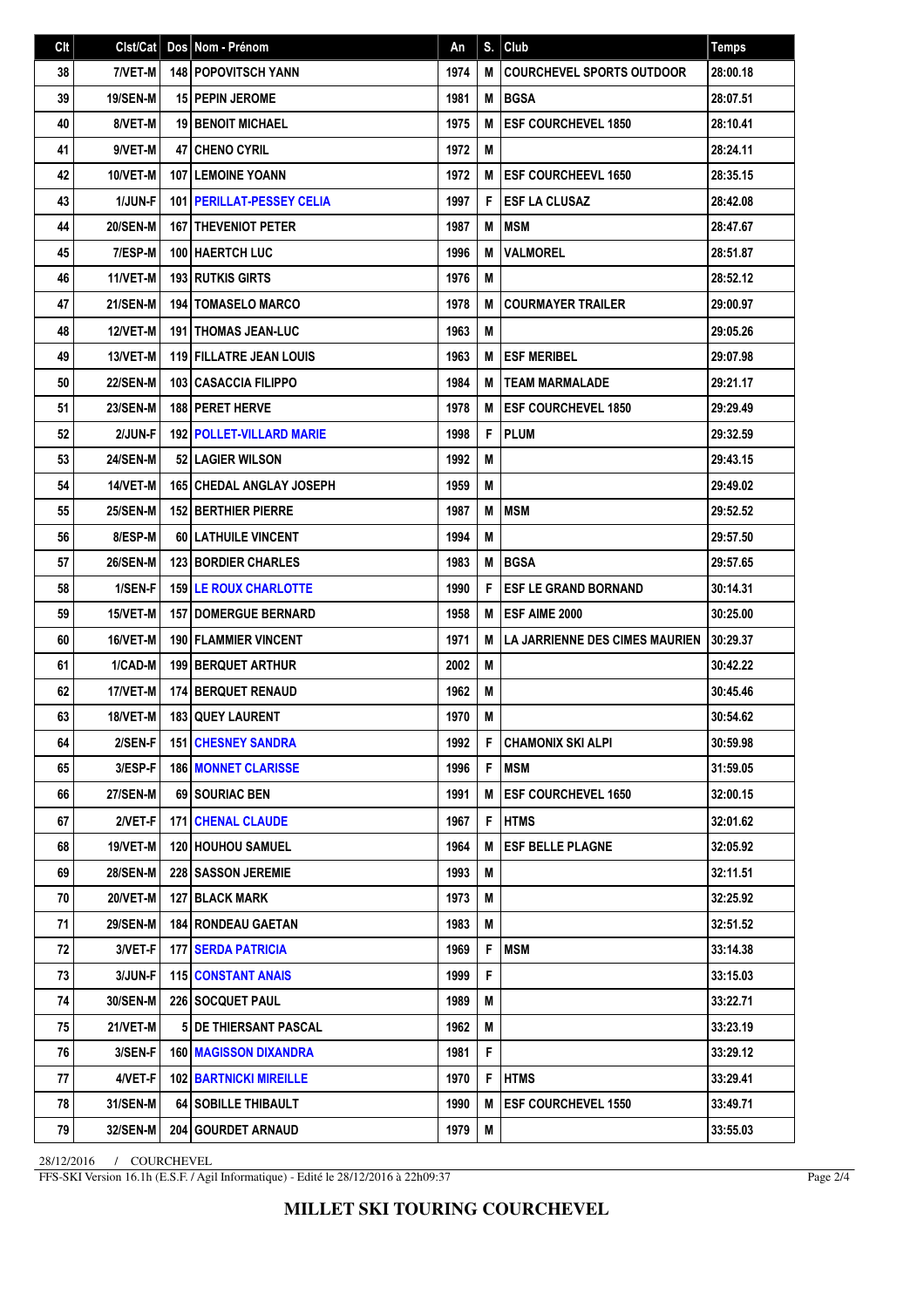| Clt | Clst/Cat        | Dos Nom - Prénom                  | An   | S. | Club                              | <b>Temps</b> |
|-----|-----------------|-----------------------------------|------|----|-----------------------------------|--------------|
| 80  | 4/SEN-F         | <b>166 LE ROUX PAULINE</b>        | 1990 | F  | <b>ESF COURCHEVEL 1650</b>        | 34:00.06     |
| 81  | 5/SEN-F         | <b>113 PELLICANO MELINO</b>       | 1987 | F  |                                   | 34:03.57     |
| 82  | 22/VET-M        | 213 DMITRY ORLOV                  | 1965 | M  |                                   | 34:06.77     |
| 83  | 23/VET-M        | <b>209   PACHOUD ERIC</b>         | 1963 | M  | <b>ENDURANCE GRIGNON</b>          | 34:10.52     |
| 84  | 24/VET-M        | 219 THURIER HENRI                 | 1958 | M  | <b>ESF COURCHEVEL 1550</b>        | 34:11.78     |
| 85  | 5/VET-F         | <b>187 POULET LAURENCE</b>        | 1977 | F  | <b>COURCHEVEL SPORTS OUTDOOR</b>  | 34:23.04     |
| 86  | 6/VET-F         | <b>230 POMMAT STEPHANIE</b>       | 1976 | F  | <b>COURCHEVEL SPORTS OUTDOOR</b>  | 34:24.25     |
| 87  | 1/MIN-F         | 217 BLANC ELISA                   | 2004 | F  | <b>CLUB DES SPORTS COURCHEVEL</b> | 34:26.72     |
| 88  | 33/SEN-M        | <b>178 LAMORTE NICOLAS</b>        | 1984 | M  |                                   | 34:33.40     |
| 89  | 25/VET-M        | <b>256 MICHAL JULIEN</b>          | 1974 | M  |                                   | 34:55.93     |
| 90  | 26/VET-M        | <b>116 BIRILNER RAMON</b>         | 1973 | M  |                                   | 34:59.98     |
| 91  | 27/VET-M        | <b>121 LECLERCQ CHRISTOPHE</b>    | 1977 | M  |                                   | 35:19.12     |
| 92  | 34/SEN-M        | <b>134 I TROSSAT VALERIAN</b>     | 1982 | M  |                                   | 35:29.75     |
| 93  | 35/SEN-M        | 295 MILLENIANY MARTIN             | 1984 | M  |                                   | 35:38.18     |
| 94  | 6/SEN-F         | <b>229 VITO SEGOLENE</b>          | 1989 | F  | <b>GUCEM</b>                      | 35:43.66     |
| 95  | <b>28/VET-M</b> | <b>189   CUYALA JEAN MATTHIEU</b> | 1967 | M  |                                   | 35:48.31     |
| 96  | <b>29/VET-M</b> | 108 PERROTTO THIERRY              | 1973 | M  | <b>CAF VANOISE</b>                | 35:56.30     |
| 97  | 7/VET-F         | 112   GACHET-MAUROZ PASCALE       | 1958 | F  | <b>ESF COURCHEVEL 1550</b>        | 36:05.48     |
| 98  | 2/CAD-M         | 106 ABONDANCE DYLANE              | 2001 | M  | <b>MSM</b>                        | 36:07.96     |
| 99  | 36/SEN-M        | <b>276 CONVERT THIBAUT</b>        | 1978 | M  |                                   | 36:09.53     |
| 100 | 7/SEN-F         | <b>142 LANOE AURELIA</b>          | 1988 | F  | <b>ESF COURCHEVEL 1550</b>        | 36:17.63     |
| 101 | 37/SEN-M        | <b>149 LUCA RIZZO</b>             | 1991 | M  |                                   | 37:03.80     |
| 102 | 8/VET-F         | <b>233 CONSTANT VERONIQUE</b>     | 1973 | F  |                                   | 37:13.91     |
| 103 | 30/VET-M        | <b>180 VITALE CRISTIANO</b>       | 1970 | M  |                                   | 37:20.16     |
| 104 | 31/VET-M        | <b>283 GUICHARD CHRISTOPHE</b>    | 1969 | M  |                                   | 37:21.57     |
| 105 | <b>38/SEN-M</b> | 269 DE MONTESSUS NICOLAS          | 1990 | M  | <b>TEAM TRAIL PARIS</b>           | 37:47.59     |
| 106 | 32/VET-M        | <b>224 ROBINSON ANDREW</b>        | 1966 |    | M COURCHEVEL SPORTS OUTDOOR       | 37:52.47     |
| 107 | 33/VET-M        | <b>296 BOURDIGNON ERIC</b>        | 1964 | M  |                                   | 37:58.32     |
| 108 | 8/SEN-F         | 223 APPOLONIA JENNY               | 1978 | F  | <b>COURCHEVEL SPORTS OUTDOOR</b>  | 37:59.07     |
| 109 | 1/SVET-M        | <b>271 JANNI ROBERT</b>           | 1953 | M  | <b>ESF COURCHEVEL 1550</b>        | 39:05.92     |
| 110 | 34/VET-M        | 161 QUACECI GIUSEPPE              | 1975 | M  | <b>TEAM SICILIA TRYNA</b>         | 40:38.80     |
| 111 | 3/CAD-M         | <b>252 SIMON ARTHUR</b>           | 2002 | Μ  |                                   | 40:41.01     |
| 112 | 35/VET-M        | <b>222 DENJEAN ERIC</b>           | 1969 | M  |                                   | 41:14.11     |
| 113 | 36/VET-M        | <b>129   ARMAND STEPHANE</b>      | 1971 | M  |                                   | 41:29.34     |
| 114 | 37/VET-M        | <b>131 EMONET GILLES</b>          | 1969 | M  |                                   | 41:34.54     |
| 115 | 9/SEN-F         | <b>215 BONCOMPAIN MARINE</b>      | 1985 | F  | <b>UOAT</b>                       | 42:09.17     |
| 116 | 10/SEN-F        | <b>200   DE THIERSANT FANNY</b>   | 1990 | F  |                                   | 42:12.87     |
| 117 | 4/CAD-M         | 274 MATHIAS HENRI                 | 2002 | M  |                                   | 42:24.72     |
| 118 | 5/CAD-M         | 156 CHENO JULIEN                  | 2000 | M  |                                   | 42:30.73     |
| 119 | 11/SEN-F        | 286 MAGUIN ELSA                   | 1982 | F  |                                   | 42:39.53     |
| 120 | 38/VET-M        | <b>185   GEERNAERT JOHN</b>       | 1969 | M  |                                   | 42:41.47     |
| 121 | 9/ESP-M         | 208 BAILYU LOUIS                  | 1995 | M  |                                   | 43:01.83     |

28/12/2016 / COURCHEVEL

FFS-SKI Version 16.1h (E.S.F. / Agil Informatique) - Edité le 28/12/2016 à 22h09:37

Page 3/4